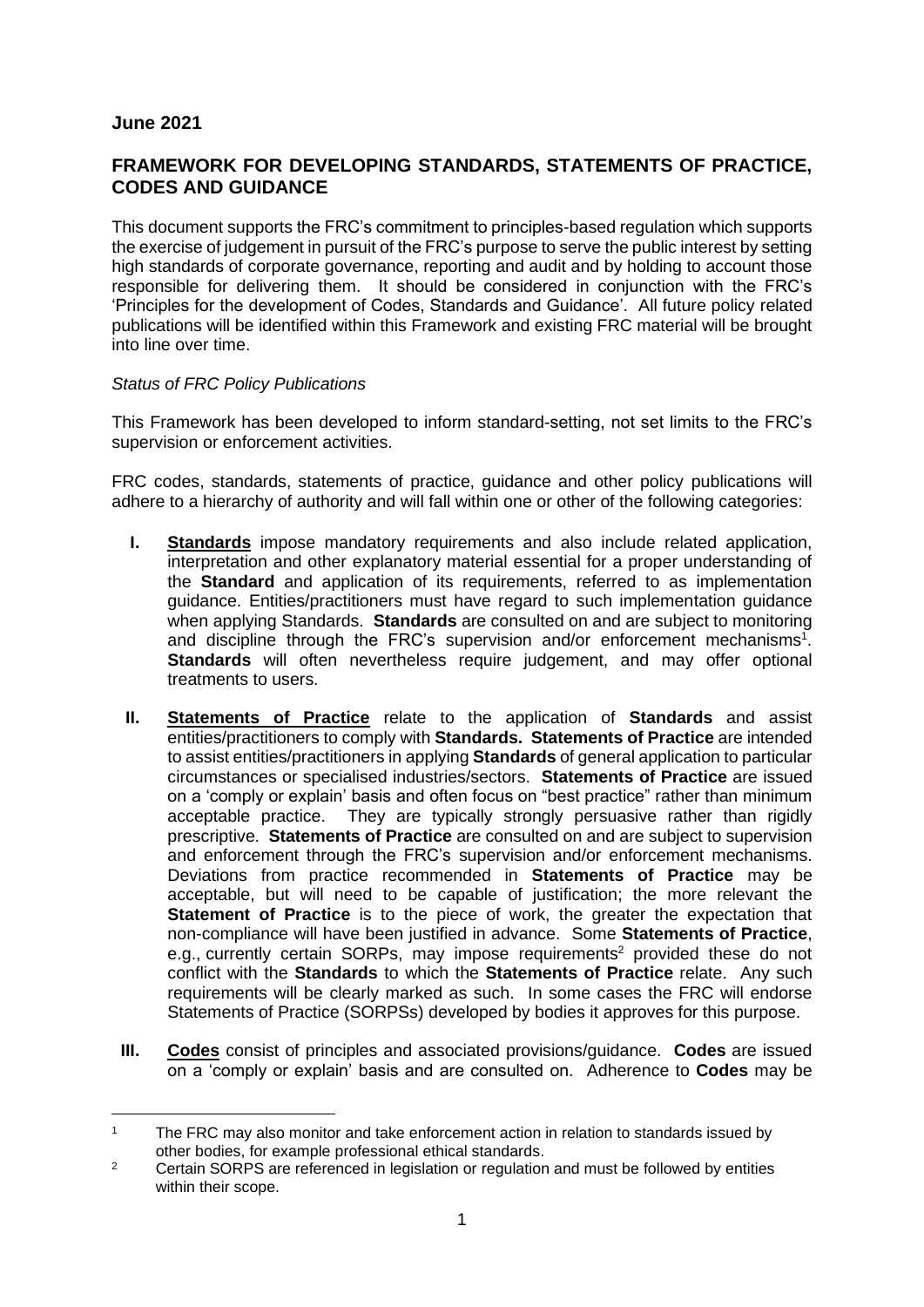promoted by the FRC in order to drive improvements in quality<sup>3</sup>. In addition, adherence with **Codes** may be required by another regulator(s)<sup>4</sup>.

**IV.** Guidance is persuasive not prescriptive and compliance is encouraged<sup>5</sup>. The overall purpose of **Guidance** is to improve the quality of financial reporting, auditing, actuarial work or standards of governance. **Guidance** can be issued for a number of specific purposes, for example to support compliance with **Codes** or with legislative requirements or regulatory obligations, or for interpretive, explanatory, contextual or educational purposes to support the use of judgement in areas relevant to the FRC's objectives and mission. Adherence to **Guidance** may be promoted by the FRC in order to drive improvements in quality<sup>6</sup>. Consultation on **Guidance** is optional and will depend on the nature of the material being developed.

## *Selecting the most appropriate form of Policy Publication*

Individual documents will explain the status of the material they contain.

The FRC's choice of policy publication when dealing with an issue will be influenced by a number of factors, including whether:

- the desired impact of the material is to require a common approach or a minimum standard or merely to encourage a change of behaviour or promote the use of judgement;
- a gap has been identified in the existing framework:
- it is necessary to provide clarification, explanation or interpretation of Standards or Codes;
- the issue being addressed has general applicability or is specific to a particular audience or sector;
- the objective is to assist companies or practitioners to apply good judgement;
- a permanent or temporary answer is needed;
- it is necessary to issue a rapid response to a market development;
- the ability to enforce is important;
- the issue is new or was foreseen and taken account of during the development of earlier material;
- existing material will get practitioners to the right answer provided it is applied sensibly; and
- a non-regulatory response is a viable option and a potentially effective response to the issue being addressed.

<sup>&</sup>lt;sup>3</sup> A failure to take account of Codes or Guidance may also be an indicator of a failure to meet the standards of behaviour reasonably to be expected of a professional and be drawn upon in a disciplinary case.

 $\frac{4}{5}$  Such as the FCA.

 $5$  Compliance may be required by another regulator, e.g. the FCA.<br> $5$  See fortnote 2

See footnote 3.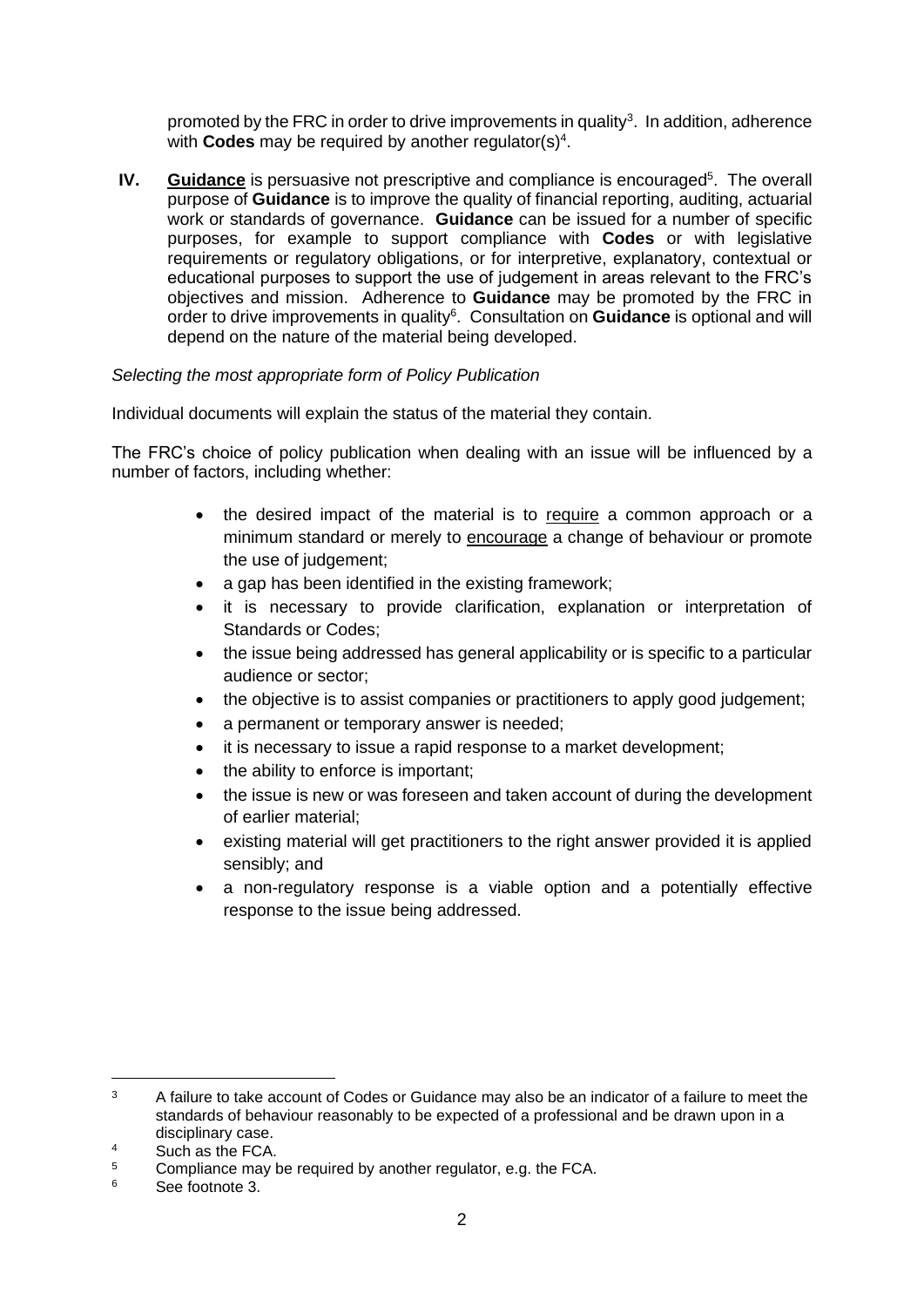#### *Recognition of Third Parties for the Purpose of Developing Statements of Practice*

The FRC will maintain a Policy governing the development of **Statements of Practice** by other bodies and their endorsement by the FRC ("Policy on Developing Statements of Recommended Practice (SORPs)").

The FRC will consider the nature and extent of all prevailing circumstances when deciding whether another entity is best placed to develop **Statements of Practice** in support of the FRC's **Standards**, including:

- independence requirements;
- broader legislative, regulatory and standard-setting landscape;
- nature of the issues and objectives of the material; and
- FRC's resourcing and funding.

The FRC will only recognise another entity to develop and issue **Statements of Practice** in support of its **Standards** where this is in the public interest and provided the entity concerned (a) has a broad connection to the relevant profession, sector, industry or segment; (b) has access to appropriate levels of knowledge and expertise in the subject matter; (c) meets any criteria for recognition set out in relevant FRC policies (see above); and (d) agrees to be bound by such FRC policies.

Where another entity is recognised for the purposes of developing a **Statement of Practice**, the FRC will review all material contained within that **Statement of Practice** which it considers relevant to the FRC's specific responsibilities or broader remit and reserves the right to comment on, amend or remove such material in the course of its oversight responsibilities.

#### *Consultation*

The form and length of consultation will depend upon the nature and status of the policy publication being developed. For **Standards, Statements of Practice and Codes** a formal written consultation period of 12 weeks will be allowed for representations save where an urgent response is required or where there is another good reason to adopt a shorter period of consultation. In the case of revisions to existing standards, a streamlined process for approval may be adopted with the agreement of the Regulatory Standards & Codes Committee. This process may apply in the case of revisions which meet one or more of the following criteria, particularly when the revision is unlikely to be judged controversial:

- (a) The revision reflects change in legislation; or
- (b) Another event has occurred which makes the revision urgent; or
- (c) The revision has been previously trailed as part of a formal consultation; or
- (d) The revision does not change the substance of the standards.

Revisions subject to the streamlined process will be subject to a shortened consultation period, the exact length of which will be determined by the Regulatory Standards & Codes Committee.

In circumstances when a revision merely reflects a change in legislation that is already applicable, a formal written consultation may not be necessary. In highly exceptional circumstances a formal written consultation may be unnecessary for substantive changes, only to ensure temporary interim provisions are in place, pending a consultation.

**Guidance** comprising contextual and educational material will not normally be consulted on formally but may be subject to informal stakeholder outreach. Before issuing or amending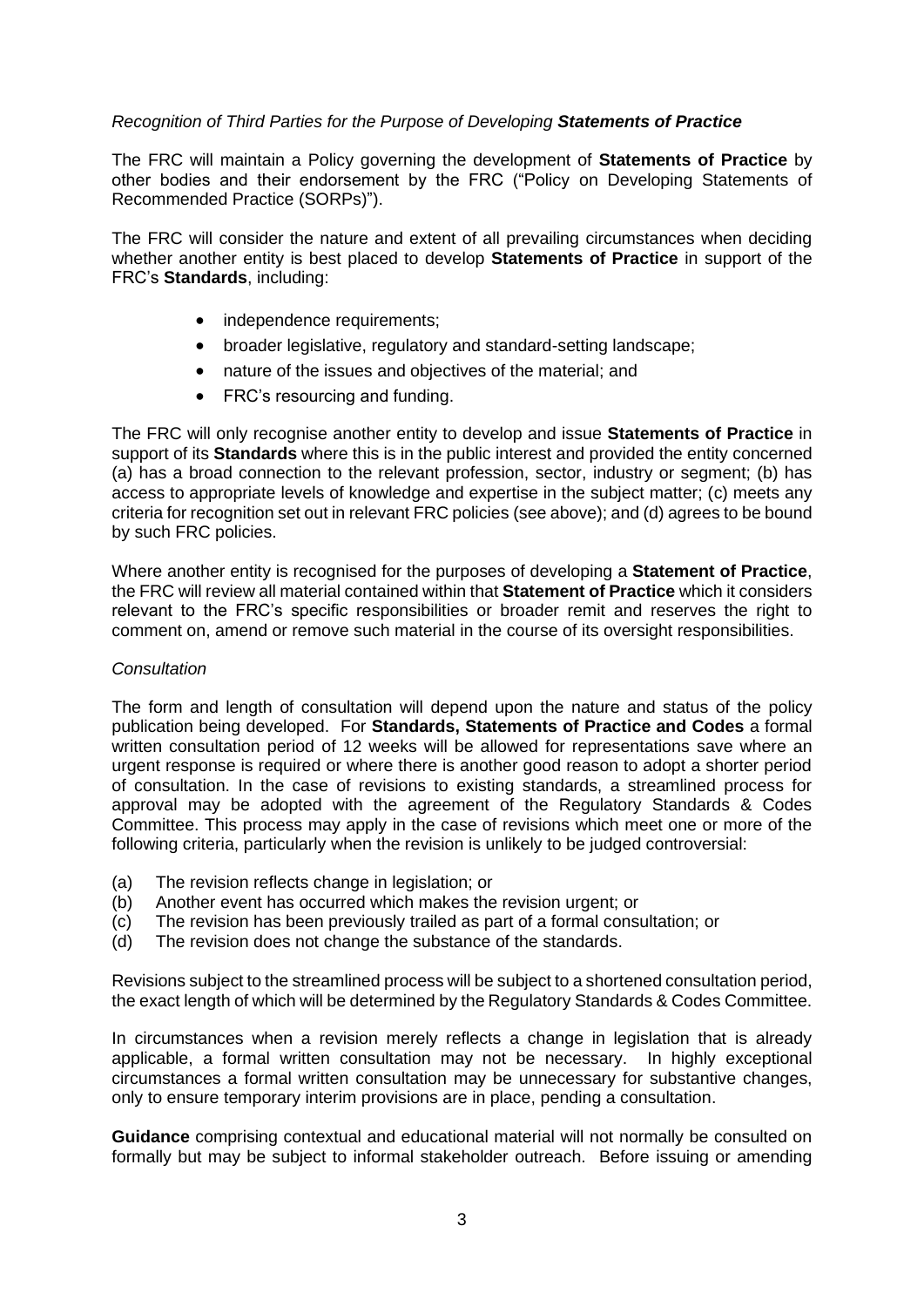**Guidance**, the FRC will decide the means by which it will obtain external views on such documents.

#### *Roles of Others*

Other regulators have an important role to play in relation to **Statements of Practice** such as SORPS, **Codes** and **Guidance**. For example, the FCA requires listed companies to report against the UK Governance Code; the Charity Commission monitors the financial statements of entities within its jurisdiction for compliance with accounting standards. Shareholders, too, have an important role to play in holding listed companies to account against the UK Corporate Governance Code and in fulfilling their responsibilities under the Stewardship Code.